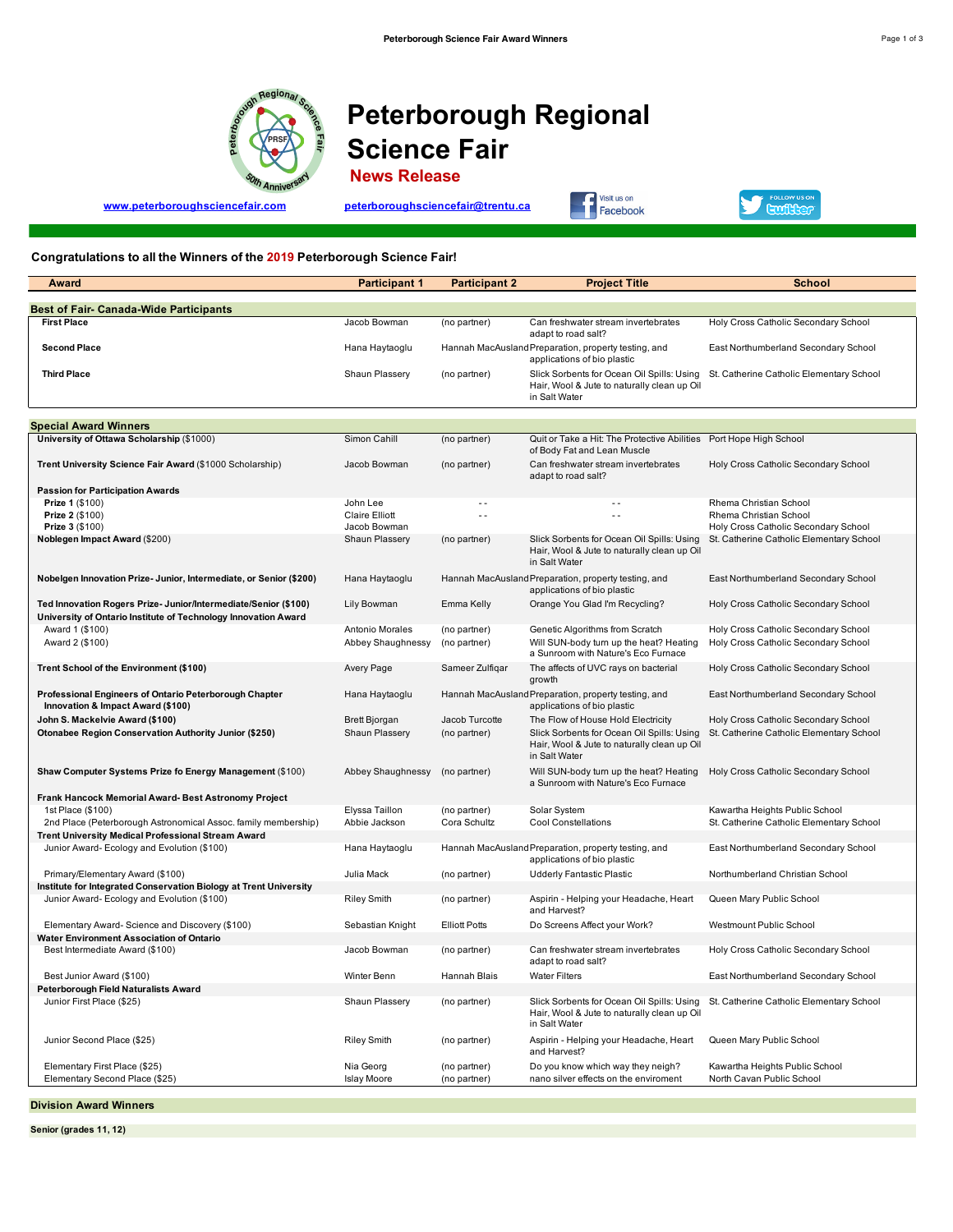| ∹age 2 . | : ۱۴۰<br>в |
|----------|------------|

| Award                                     | <b>Participant 1</b>      | <b>Participant 2</b>               | <b>Project Title</b>                                                                | <b>School</b>                            |
|-------------------------------------------|---------------------------|------------------------------------|-------------------------------------------------------------------------------------|------------------------------------------|
| <b>Computing and Engineering Sciences</b> |                           |                                    |                                                                                     |                                          |
| First Place (\$100)                       | Noor ElHussein            | Eilis Wotherspoon                  | It's Elementary, My Dear Watson                                                     | Clarington Central Secondary School      |
| Second Place (\$75)                       | Alex Green                | Jared Pennington                   | Robot Arm Project                                                                   | East Northumberland Secondary School     |
| Third Place (\$50)                        | Aidan Vine                | (no partner)                       | The effects of UV rays On Photopolymer                                              | East Northumberland Secondary School     |
|                                           |                           |                                    | Resin                                                                               |                                          |
| Honourable Mention                        | <b>Brendan Pennington</b> | (no partner)                       | Charging Your Phone With the Sun                                                    | East Northumberland Secondary School     |
| <b>Earth and Environmental Sciences</b>   |                           |                                    |                                                                                     |                                          |
| First Place (\$100)                       | Jacob Bowman              | (no partner)                       | Can freshwater stream invertebrates                                                 | Holy Cross Catholic Secondary School     |
|                                           |                           |                                    | adapt to road salt?                                                                 |                                          |
| Second Place (\$75)                       | Miranda Jordens           | (no partner)                       | How Light Colour Affects Plant Growth                                               | Port Hope High School                    |
|                                           | Olivia Doorenspleet       | Elizabeth Wildeboer Solar Solution |                                                                                     |                                          |
| Third Place (\$50)                        |                           |                                    |                                                                                     | Clarington Central Secondary School      |
| Honourable Mention                        | Sarah Shannon             | (no partner)                       | Innovative Ways To Power The Future                                                 | East Northumberland Secondary School     |
| <b>Health and Life Sciences</b>           |                           |                                    |                                                                                     |                                          |
| First Place (\$100)                       | Simon Cahill              | (no partner)                       | Quit or Take a Hit: The Protective Abilities Port Hope High School                  |                                          |
|                                           |                           |                                    | of Body Fat and Lean Muscle                                                         |                                          |
| Second Place (\$75)                       | Abby McLean               | Kiera Taylor                       | Got Your Head In The Clouds: An                                                     | East Northumberland Secondary School     |
|                                           |                           |                                    | Investigation of the Connection Between                                             |                                          |
|                                           |                           |                                    | Vaping and Cigarettes                                                               |                                          |
| Third Place (\$50)                        | Emma Ellis                | Will MacAulay                      | The Effect of Alcohol on Liver, and the                                             | East Northumberland Secondary School     |
|                                           |                           |                                    | Comparison of Alcohol Damaged Tissue                                                |                                          |
|                                           |                           |                                    | with Healthy Tissue                                                                 |                                          |
|                                           |                           |                                    |                                                                                     |                                          |
| Honourable Mention                        | Leah Herrington           | (no partner)                       | The Truth About Vaccinations                                                        | East Northumberland Secondary School     |
| <b>Physical and Mathematical Sciences</b> |                           |                                    |                                                                                     |                                          |
| First Place (\$100)                       | Ben Stephenson            | (no partner)                       | Mini Water Wheel                                                                    | Clarington Central Secondary School      |
| Second Place (\$75)                       | (no eligible project)     |                                    |                                                                                     |                                          |
| Third Place (\$50)                        | (no eligible project)     |                                    |                                                                                     |                                          |
| Honourable Mention                        | (no eligible project)     |                                    |                                                                                     |                                          |
|                                           |                           |                                    |                                                                                     |                                          |
| Intermediate (grades 9, 10)               |                           |                                    |                                                                                     |                                          |
| <b>Computing and Engineering Sciences</b> |                           |                                    |                                                                                     |                                          |
| First Place (\$100)                       | Hana Haytaoglu            |                                    | Hannah MacAusland Preparation, property testing, and                                | East Northumberland Secondary School     |
|                                           |                           |                                    | applications of bio plastic                                                         |                                          |
| Second Place (\$75)                       | Antonio Morales           | (no partner)                       | Genetic Algorithms from Scratch                                                     | Holy Cross Catholic Secondary School     |
| Third Place (\$50)                        | Christian Burns           | Christopher Vass                   | Code Breaker Breaker                                                                | Holy Cross Catholic Secondary School     |
|                                           |                           |                                    |                                                                                     |                                          |
| Honourable Mention                        | Abbey Shaughnessy         | (no partner)                       | Will SUN-body turn up the heat? Heating<br>a Sunroom with Nature's Eco Furnace      | Holy Cross Catholic Secondary School     |
|                                           |                           |                                    |                                                                                     |                                          |
| <b>Earth and Environmental Sciences</b>   |                           |                                    |                                                                                     |                                          |
| First Place (\$100)                       | Avery Page                | Sameer Zulfiqar                    | The affects of UVC rays on bacterial                                                | Holy Cross Catholic Secondary School     |
|                                           |                           |                                    | growth                                                                              |                                          |
| Second Place (\$75)                       | Lily Briand               | (no partner)                       | South Africa Research                                                               | Holy Cross Catholic Secondary School     |
| Third Place (\$50)                        | Lily Bowman               | Emma Kelly                         | Orange You Glad I'm Recycling?                                                      | Holy Cross Catholic Secondary School     |
| Honourable Mention                        | Hunter Gosselin           | (no partner)                       | Changing milk into a renewable plastic                                              | Holy Cross Catholic Secondary School     |
| <b>Health and Life Sciences</b>           |                           |                                    |                                                                                     |                                          |
| First Place (\$100)                       | Julianna Haines           | (no partner)                       | Just Another Cheesy Science Fair Project Holy Cross Catholic Secondary School       |                                          |
|                                           |                           |                                    |                                                                                     |                                          |
| Second Place (\$75)                       | Mackenzie Bates           | (no partner)                       | A SuperCOOLed Solution                                                              | Holy Cross Catholic Secondary School     |
| Third Place (\$50)                        | Ciarra Lungley            | Mackenna McCue                     | Smoking and Vaping at E.N.S.S                                                       | East Northumberland Secondary School     |
| Honourable Mention                        | Grace Holmquist           | (no partner)                       | Antibiotic Resistance                                                               | Our Lady of the Wayside Catholic School  |
|                                           |                           |                                    |                                                                                     |                                          |
| <b>Physical and Mathematical Sciences</b> | Ben Roth                  |                                    |                                                                                     |                                          |
| First Place (\$100)                       |                           | (no partner)                       | Airfoil Aerodynamics                                                                | Port Hope High School                    |
| Second Place (\$75)                       | Livi Hutton               | (no partner)                       | <b>Comparing Leavening Agents</b>                                                   | Port Hope High School                    |
| Third Place (\$50)                        | <b>Adina Peeters</b>      | (no partner)                       | Can you Separate the Dyes in Grape                                                  | Our Lady of the Wayside Catholic School  |
|                                           |                           |                                    | Soda?                                                                               |                                          |
| Honourable Mention                        | Kathleen Paul             | (no partner)                       | Double Trouble                                                                      | Holy Cross Catholic Secondary School     |
|                                           |                           |                                    |                                                                                     |                                          |
| Junior (Grades 7, 8)                      |                           |                                    |                                                                                     |                                          |
| <b>Computing and Engineering Sciences</b> |                           |                                    |                                                                                     |                                          |
| First Place (\$100)                       | Benjamin Freeman          | (no partner)                       | An examination of renewable micro power Westmount Public School                     |                                          |
|                                           |                           |                                    |                                                                                     |                                          |
| Second Place (\$50)                       | Madelynne Carr            | (no partner)                       | Electromagnetism's effect on light                                                  | Queen Mary Public School                 |
| Third Place (\$25)                        | Claire Lycette            | (no partner)                       | Will the Bridge Fall Down?                                                          | Queen Elizabeth Public School            |
| Honourable Mention                        | Ahmed Ahmed               | (no partner)                       | Can computers learn how to race?                                                    | Queen Elizabeth Public School            |
| <b>Earth and Environmental Sciences</b>   |                           |                                    |                                                                                     |                                          |
| First Place (\$100)                       | Shaun Plassery            | (no partner)                       | Slick Sorbents for Ocean Oil Spills: Using St. Catherine Catholic Elementary School |                                          |
|                                           |                           |                                    | Hair, Wool & Jute to naturally clean up Oil                                         |                                          |
|                                           |                           |                                    | in Salt Water                                                                       |                                          |
|                                           |                           |                                    |                                                                                     |                                          |
| Second Place (\$50)                       | <b>Riley Smith</b>        | (no partner)                       | Aspirin - Helping your Headache, Heart                                              | Queen Mary Public School                 |
|                                           |                           |                                    | and Harvest?                                                                        |                                          |
| Third Place (\$25)                        | Violet Jackson            | Sunny Woodcroft                    | Currents of Thyme                                                                   | Home School                              |
| Honourable Mention                        | Chase Borthwick           | <b>Taylor Shearer</b>              | Blade Power: How Many Blades Produce Apsley Central Public School                   |                                          |
|                                           |                           |                                    | the Most Power?                                                                     |                                          |
| <b>Health and Life Sciences</b>           |                           |                                    |                                                                                     |                                          |
| First Place (\$100)                       | Rowan Horner              | Simon Siena                        | Car-Bon-Bons: Using Activated Carbon to Westmount Public School                     |                                          |
|                                           |                           |                                    | Save Children                                                                       |                                          |
| Second Place (\$50)                       | Mishka Nazarani           | (no partner)                       | Does listening to music affect your ability                                         | Kawartha Montessori                      |
|                                           |                           |                                    | to memorize facts?                                                                  |                                          |
|                                           |                           |                                    |                                                                                     |                                          |
| Third Place (\$25)                        | Jordan Bankes             | Lucy Schartner                     | Are Eyewitnesses as Reliable as we                                                  | St. Catherine Catholic Elementary School |
|                                           |                           |                                    | Think: The Effect of Time Delay on                                                  |                                          |
|                                           |                           |                                    | <b>Eyewitness Accuracy</b>                                                          |                                          |
| Honourable Mention                        | Lucas Jackson             | Nick Jackson                       | Who Protects The Babies Best? Chicken                                               | Apsley Central Public School             |
|                                           |                           |                                    | Breed and Egg Strength                                                              |                                          |
|                                           |                           |                                    |                                                                                     |                                          |